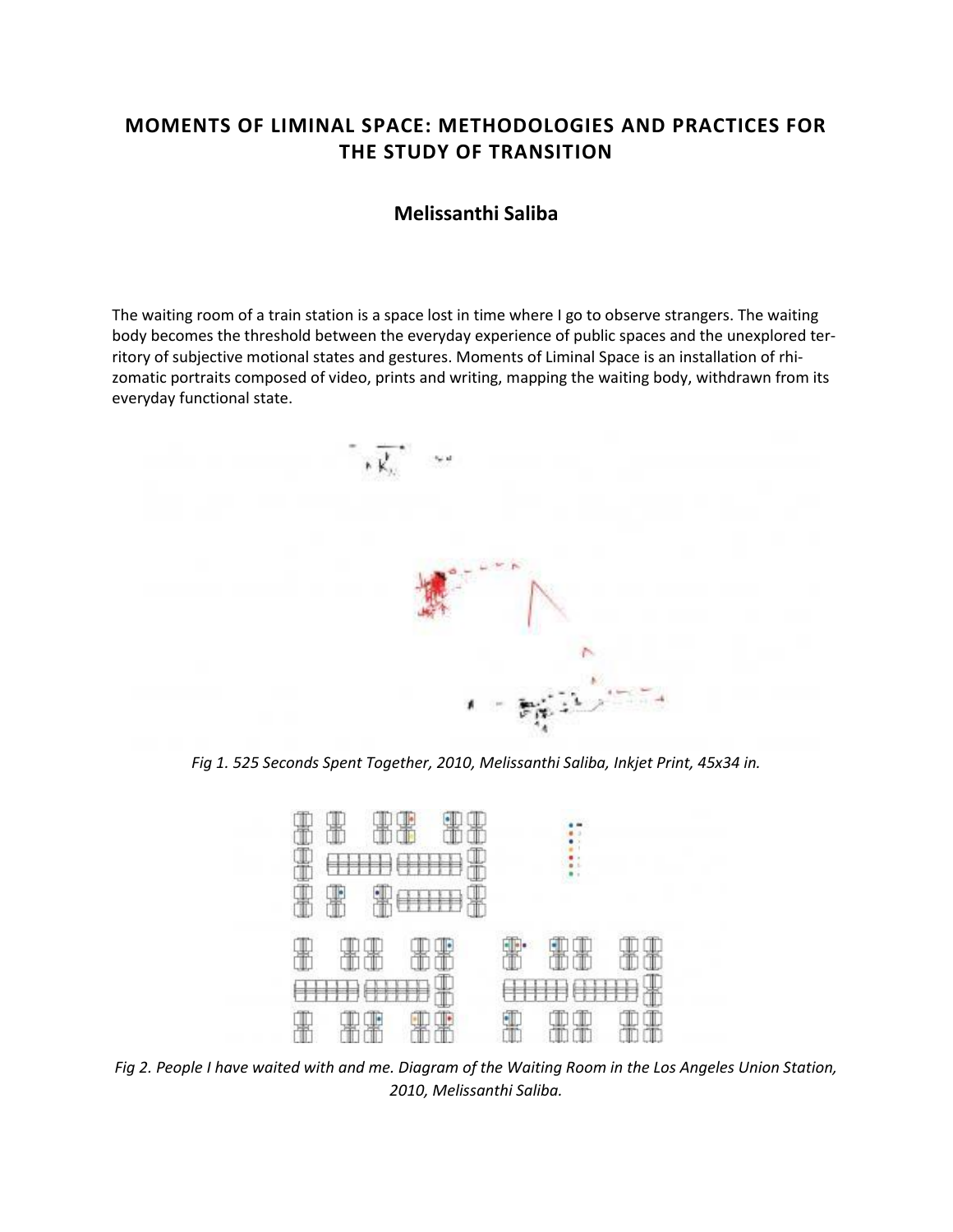The waiting room of a train station is a space lost in time where I go to observe strangers. The waiting body becomes the threshold between the everyday experience of public spaces and the unexplored territory of subjective motional states and gestures. *Moments of Liminal Space* is an installation of rhizomatic portraits composed of video, prints, sound and writing. The waiting body, withdrawn from its everyday functional state, reveals the microgeography of the space that surrounds it. The project brings into attention the purposeless forgotten gestures of waiting, addressing their need for representation. *Moments of Liminal Space* suggest a subjective tracing and mapping of different ways by which individuals move in space.

The seemingly unimportant, the marginal, and the unintended gestural activity is placed in the center of attention as an experience that will reveal the spatiotemporal nature of contemporary public spaces. Movements of the body and gestures that aim almost solely at releasing physical and psychological pressure (adapters), become the rhythmic measure of time and space and reveal the ways by which individuals occupy and experience space.

The condition of being in transition between different locations, during which the waiting occurs, happens in spaces where bodies are prepared to exit the home of a culture and transfer to another place, often unfamiliar to their previous experiences. Los Angeles Union Station, constructed just before the end of the railway's heyday, is the setting for studying *Moments of Liminal Space*, considering it's role as an archetype for in-between spaces.

This in-betweenness renders *liminal space* the land where the rigid structures of consciousness retreat and the Self opens up to the Other, the unknown potential of the waiting, the unconscious, the foreign territory that often controls the Self. The body under this condition becomes objectified and exists as part of the space. *Moments of Liminal Space* explores the waiting of strangers as an activity of the 'here' and the 'now.'

The slippery, momentary gestures of waiting, lacking of meaning, suggest a cultural sensibility based on the premise that the Self is a stranger. These movements are captured through the lens of a video camera, and then tracked and translated into 'data' that are 'expressed' rather than visualized through different media forms. Print, writing, video documentation and video animation are platforms used for the composition of waiting portraits.

The installation of the different parts of the artwork in space, establishes interconnectedness, a necessary condition for unfolding the *liminal*. It is through the different connections made by the viewer that meaning and form are interwoven. Waiting produces 'data' that can be interpreted in subjective ways and their expression becomes an attempt of factless portraiture that is focused on human experience rather than visualization through the knowledge of events.

The waiting body has its own movement rhythm, that escapes attention as an activity that happens in the background of everyday life. This point of entry to *Liminal Space*calls for the abandonment of knowledge in the sake of experience, through measuring that can only rely on the human senses and "geographies of human agency." (Pile 1996:48)

### TOWARDS A LIMINAL DEFINITION OF WAITING

The *limina*l interprets the movements of the waiting body as *lapsi corpi* (slips of the body). In analogy to the role of the *lapus linguae* in Freudian methodology, the almost purposeless movements of waiting, can reveal concealed states of the body and the human condition of individuals. Waiting, interpreted as an error, can reveal moments of a bodily epiphany, becoming an activity that allows the body to either withdraw from the constraints of public space, or to collide with them by failing to obey. Thus, the *liminal*, becomes a condition in which body language can escape meaning and unfold in a form which retains its independence from external points of reference and rules of social discipline.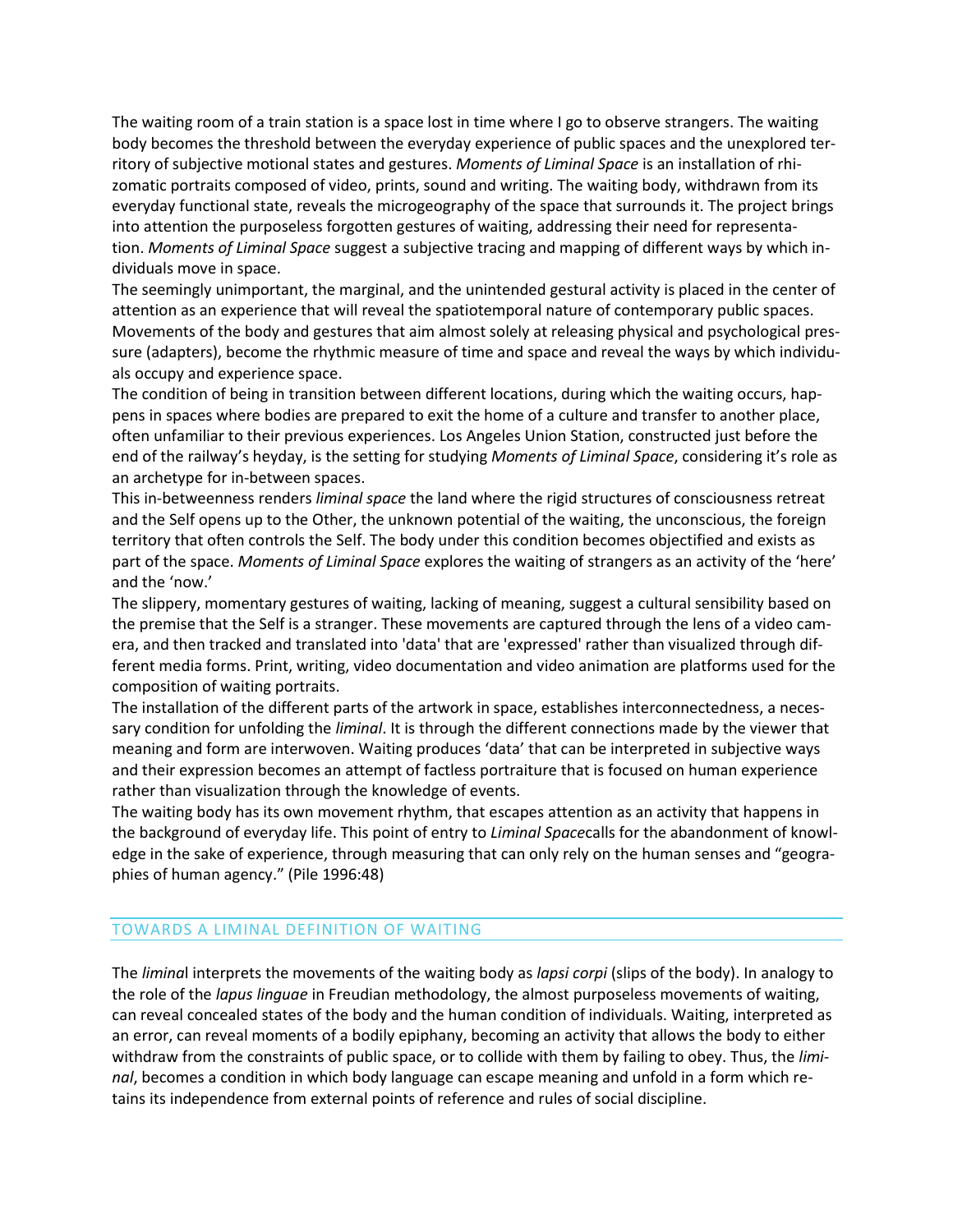Waiting inherently takes place before something scheduled happens, and in that sense, it is a liminal activity similar to the speculative execution of code from computers. Speculative code ascribes to the computer processor improvised tasks that have no reference and are irrelevant to the 'main' program that is just about to happen. The reason for the execution of speculative code is keeping the processor on the right track, in terms of the sequence and the timing of the programmed computations.

The aesthetics of the improvised, the error, the unnecessary, the failure, are elements that the *liminal* system uses to its advantage. The *dérive*, as the act of purposeless drifting, offers the possibility to escape rationally defined and calculated space supposedly designed to achieve the highest level of efficiency in production and functionality. In the 1950s and 1960s, the *Situationists* proposed a strategy they called *psychogeography* to study and embrace *liminal* space, emphasizing the notion of experience as opposed to knowledge. Waiting as a set of unintentional of gestures in space is a strategy resisting the vertical organization of meaning production.

*Moments of Liminal Space* focuses on waiting in order to map spaces through the movement of individuals. The unintended gesture is translated into 'information' through its tracking, and space is visualized as a dimension that opens up through these movements. The print work, explores the spatial dimension of waiting, through the position of the captured bodies. The duration, the frequency and the intensity are factors taken into consideration for the visualization of the movements. Waiting is approached as a drifting activity, a condition during which the body 'fails' to produce meaning, exposing its own image to the viewer.

Aharon Kellerman, writing about personal mobilities uses the term *homo viator*, to refer to human beings as constantly moving entities in both society and space (Kellerman 2006:1). Under the conditions of our new constantly mobile existence, the Self and the Other is deconstructed and reconstructed in motion. *Supermodernism*, a term introduced by the anthropologist Marc Augé, has appointed the transitory spaces as highly important in the context of the contemporary globalized condition. These are the spaces where one can encounter strangers, an experience that contemporary anthropology considers as rather valuable. Marc Augé refers to these spaces under the name of non-places:

*If a place can be defined as a relational, historical and concerned with identity, then a space which cannot be defined as a relational, historical, or concerned with identity will be a non-place. The hypothesis advanced here is that supermodernity produces non-places, meaning spaces which are not themselves anthropological places (...). (Augé 1995:78)*

What Marc Augé calls *supermodernity*, seems to produce spaces which are at least 'relational' and 'concerned' with identity. The main difference that separates transitional spaces from the so-called anthropological, in the traditional sense, would be that meaning today is, most of the times, not superimposed. On the contrary, meaning in waiting spaces is created through the interrelations taking place within them. Places are spatial entities that exist on fixed points, whereas the transitory condition of nonplaces seems to relate more to a sensibility formed around space.

The waiting body is open to space through its senses to the point that it becomes strange and withdrawn. Phenomenology has offered an insight to the relationship between the human body and the space by focusing on experiential aspects. Part of The *Fundamental Concepts of Metaphysics* is devoted to boredom. Martin Heidegger begins his exploration by the hypothesis that a number of people are waiting inside a train station, and through this example he is trying to define the ways by which the waiting body is experiencing this condition. He speaks of the undefined, unexplained, and unjustified reasons that cause waiting to be boring. Through the unfolding of his thoughts, he presents the mechanisms and dynamics of waiting as processes that undermine consciousness. The idea of indifference is one of the central points of his thought: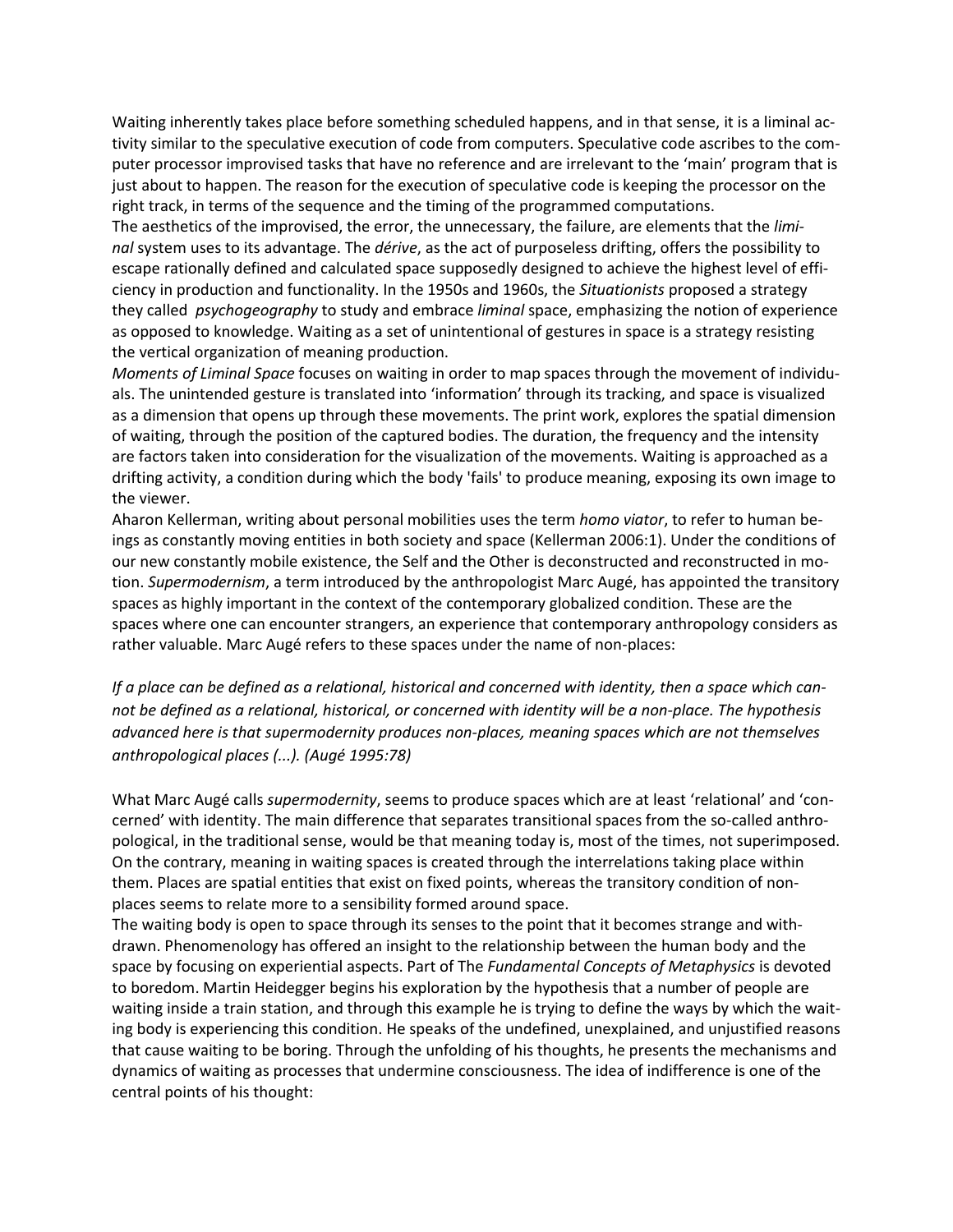*Each and every thing at once becomes indifferent, each and every thing moves together at one and the same time into indifference. We no longer stand as subjects and suchlike opposite these beings and excluded from them, but find ourselves in the midst of being as a whole i.e., in the whole of this indifference. Beings as a whole do not disappear however, but show themselves precisely as such in their indifference. The emptiness accordingly here consists in the indifference enveloping beings as a whole. (Heidegger 1895:138)*

The eventlessness of waiting renders the incision of time impossible. The mind cannot divide the experience in units, and along with that impossibility, comes the failure to divide the Self from the space, as the subject can no longer discern spatiotemporal progression. Every moment is equal and identical to every other one. The subject uses the capacity of the observer to define a point of view that retains a relationship to real space and time. The condition of waiting brings about the loss of self-image and eventually the transformation of the subject's perspective that remains detached from the rest of the world. The direct signal in the communication between the body and the environment is lost and under the condition waiting self-image can only be constructed through the Other.

## LIMINAL SPACES AND THE RISE OF THE SEMI-PUBLIC

Los Angeles' Union Station is often being mentioned as "the last of the great stations." The reason for this distinct title was the fact that it was built exactly after the railway had reached its glorious period at the threshold of the 20th century (Bradley 1989:6). Union stations were stations where passengers could transfer from the trains of one railway company to the other. Eventually, these venues became nodal points, both for travelers and citizens.

The study and discussion around railway stations often draws comparisons between these spaces and other establishments that are loaded with great significance for the members of a community. People often compare the major stations of this period to cathedrals. The church is the archetype for all networks as it was the first medium that penetrated in full success most of the forms of human communities. It is not surprising that any network technology that shares similar goals would borrow elements of church culture. Murray Schafer, while referring to sacred sounds writes the following about railroads:

*In the Middle Ages it was church bells that rang constantly, to which was later added the organ, the loudest machine on earth prior to the Industrial Revolution. During the early part of the 19th century, however, the Industrial revolution replaced the churches, and railroads carried industrial noise throughout the countryside.*

Sound can define the limits of a community; exiting the range of the church bell could be synonymous to de-parting from a community, while exiting the range of the railway could be a retreat from civilization altogether. Railway was the most internationally spread travel network, it was an the equivalent of today's airways. Probably because of the hours that passengers would have to wait for their train it seems that the 'comfort' factor was an important one. In waiting rooms, habits belonging to private spaces would occur frequently. Passengers could rest, sleep, occupy space in more comfortable ways, to the extend that the opposite sex was excluded. Segregation, apparent in the waiting between two different locations, is implied by architecture. Sketches and floor plans of railway stations reveal spatial separations that reflect cultures and mentalities from the end of 19th and the first half of the 20th century.

Besides from the revival of Gothic architecture –seen as a religious style– reflected in the high ceilings,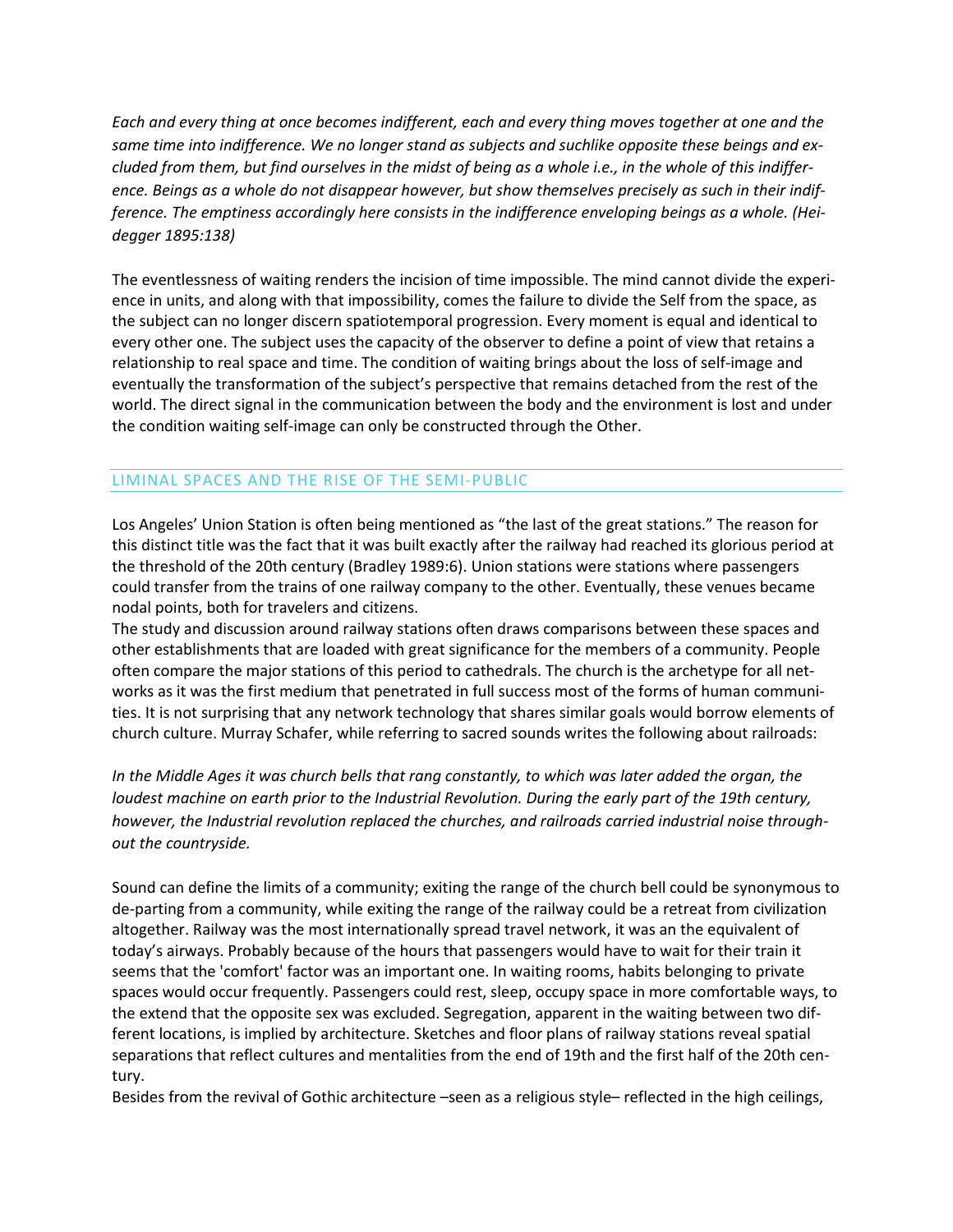the tower-like structures, the cathedral windows and other structural elements of railway stations that implied analogous interrelations of people in space, there was also an integration of Roman architecture. Roman baths were particularly inspiring spaces for some of the architects who designed railway stations. New York's Pennsylvania Station was modeled after the baths of Caracalla and the Washington D.C. station was inspired by the baths of Diocletian, both typical examples of Roman architecture. Public bathing, a quotidian Roman habit, was part of a culture revolving around the care of the body. Baths were spaces open to everyone, where an intermingling between the public and the private, would take place. The public aspects of these spaces were relevant to the role of the state, which involved the care for the citizen's body, but also the discussions that would take place there, concerning -amongst others- political issues. In addition, Roman baths have been acknowledged as a space where every man, including slaves, was equally privileged (Crowther 2007:98).

The architectural elements that architects used to design railway stations drawing from Roman baths were both formal and structural. Monumentality is the main element, as Roman baths meant to honor the emperor (Crowther 2007:95). An important characteristic that this influence could provide was the coexistence of the private and the public. These architectural references would establish the monumentality and meaning that was not widely apparent at the time within the function of the railway stations. Meaning in civic places is mostly obtained by their importance for the city, defining the difference and autonomous value of the city to others. Terminals acquire their importance from the potential of transition that they offer. Their importance lies on the indefinite interrelations that they can create between the City -the Self- and the Other. Terminals are spaces constantly referring to the absent Other rendering thus the construction of meaning around them an ironic and hard task. Waiting, before transitioning to an unknown destination, can create a state of openness, an in-between land where one is in the process of leaving the familiar culture and opening up to a new and unknown one.

#### CONCLUSIONS

The *liminal* suggests the exploration of the Self and the Other within the 'here' and the 'now'. This contemplative position is rooted within a condition of 'being' where time cannot be divided in past, present and future as it can only unfold through its contemporaneity. The gaze of *liminal* geography is excluded from the sphere of super-vision, as it involves the activity of wandering and encountering strangers, rather than the supervision of others.

The *limina*l takes place in transition and reveals ideas that can be seen only within the blur of mobility, presupposing the detachment of meaning from places and the emergence of spaces. To understand while being in transition is to abandon the condition of certainty connected to the already known that exists in fixity. *Liminal* time is eventless and microscopic, generating docu-fictional narratives, rather than documenting the significant. Meaning is relational, deriving from connections that are drawn between different points of observation and multiple forms.

Waiting engages with the everyday, the casual and the anonymous. As strangers withdraw from the sphere of language and meaning, the body becomes the actor. Through the movements of waiting, the body transforms into an object, becoming the visual abstraction of a functional and meaningful entity, allowing for the purposeless gestures of waiting to take place.

*Liminal* aesthetics suggest the reinvention of the Self as a stranger among other strangers. The encounter and the embrace of the unknown allow for a gaze eager to explore space through experience and engage with different cultures as equals. The absence of scientific premises and conclusions suggests a participatory geography where people are invited to interpret space using their own points of reference and their imagination.